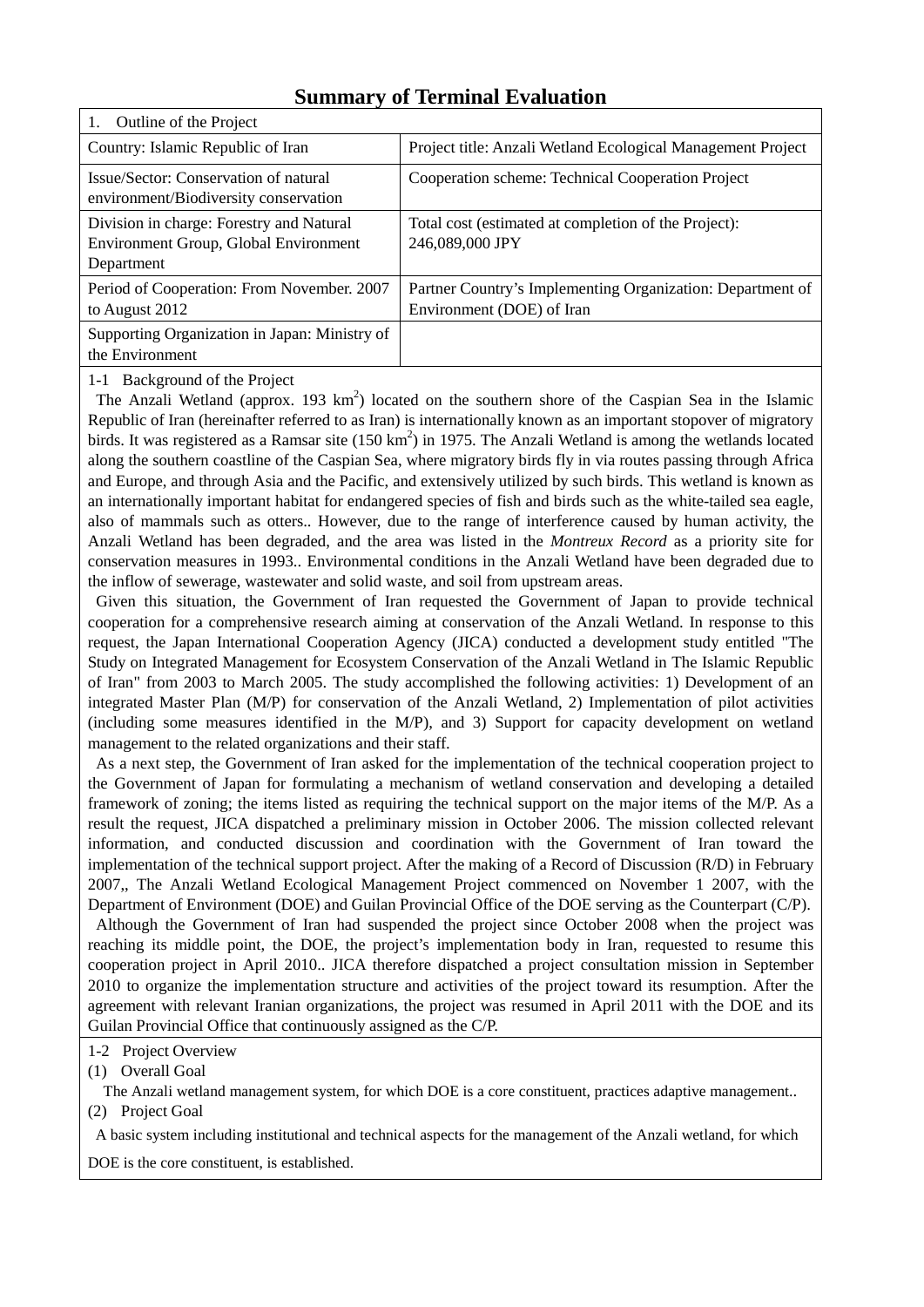## (3) Outputs

- 1) A basic institutional structure for the integrated wetland management, for which DOE is the core organization, is established.
- 2) Monitoring procedures for the wetland management is established.
- 3) Zoning is determined, and management strategies (rules & regulations) for each zone are drafted, considering socio-economic status of the Anzali area.
- 4) The basis for environmental education using the Environmental Education Center of the Anzali wetland is developed.
- 5) The basis for ecotourism is developed.
- (4) Inputs (estimated at the time of evaluation)
	- Japanese side:

Dispatch of Experts: 5 persons in the period from November 2007 to October 2008 (22.4 M/M); 6 persons in the period from April 2011 to August 2012 (scheduled to be 27.8 M/M)

Training in Japan: 2 persons in April and May 2008; 5 persons in September 2011

Provision of materials and equipment: office equipment, and 2 vehicles

Cost for local operations: 49.59 million JPY (i.e. C/P training, cost for provision of equipment, consignment of local operation, employment of local staff)

Iranian side:

C/P: 13 persons after the Project's resumption in April 2011 that include the project director, project manager (Teheran Main Office of the DOE), provincial project coordinator, and vice project manager (Guilan Provincial Office of the DOE)

Cost for activities: Part of the cost for local activities was shouldered. The amount is unspecified. Material compensation such as the project office.

## (5) Project Site

Anzali Wetland (Anzali City and Somesara City in Guilan Province)

| <b>Evaluation Team</b><br>2. |                                                                                           |                                         |  |
|------------------------------|-------------------------------------------------------------------------------------------|-----------------------------------------|--|
| Members of                   | 1. Team Leader/Coordination: Mr. Hirohito Takata, Chief, Forestry and Natural Environment |                                         |  |
| Evaluation                   | Conservation Division 2, Forestry and Natural Environment Conservation Group, Global      |                                         |  |
| Team                         | <b>Environment Department, JICA</b>                                                       |                                         |  |
|                              | 2. Cooperation Planning: Mr. Takuya Sekiguchi, Forestry and Natural Environment           |                                         |  |
|                              | Conservation Division 2, Forestry and Natural Environment Conservation Group, Global      |                                         |  |
|                              | Environment Department, JICA                                                              |                                         |  |
|                              | 3. Evaluation Analysis: Mr. Hiroyuki Okuda, Tekizaitekisho LLC                            |                                         |  |
|                              | 4. Interpreter: Ms. Asieh Saber Moghaddam                                                 |                                         |  |
|                              | 5. Iranian Representative of Evaluation Team: Mr. Asan Baghernzdeh, Head of the Water     |                                         |  |
|                              | Quality and Environmental Bureau, Guilan Regional Water Organization (GRWO)               |                                         |  |
|                              | 6. Member of Evaluation Team: Mr. Reza Khodarahmi, Environmental Office Expert in         |                                         |  |
|                              | Agriculture Water and Wastewater, Agricultural Research and Extension and Education       |                                         |  |
|                              | Organization (AREEO)                                                                      |                                         |  |
| Period of                    | From May 12, 2012, to May 31, 2012                                                        | Type of Evaluation: Terminal Evaluation |  |
| Evaluation                   |                                                                                           |                                         |  |
| 3.                           | <b>Results of Evaluation</b>                                                              |                                         |  |

3-1 Achievement of Outputs

(1) Output 1:

At the first meeting of the Anzali Wetland Management Committee (AWMC) held on July 7 2011, the Governor of Guilan Province (Ministry of Home Affairs) signed a provincial decision regarding the establishment of the AWMC, and officially declared to establish the AWMC under the Provincial Planning/Development Council. The establishment of the AWMC was also approved as a provincial law at the Provincial Planning/Development Council convened on October 29 2011.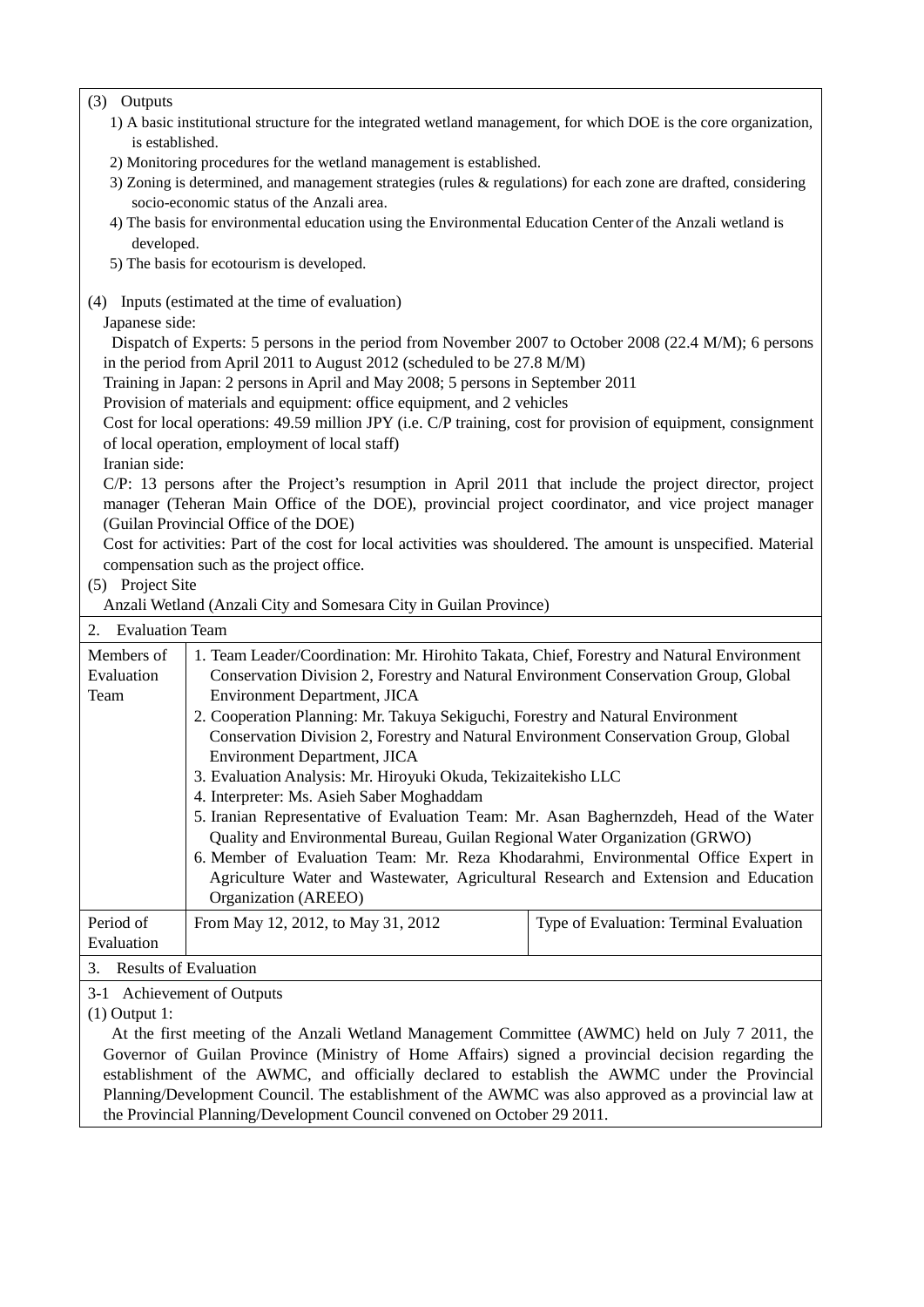## (2) Output 2:

The draft of the environmental monitoring manual was prepared and approved at the first AWMC meeting. Trainings for the monitoring were then conducted in the following fields: geographic information system (GIS) and remote sensing, avian monitoring, physical chemistry and biological monitoring, and a framework for the monitoring and the feedback of results. Based on the draft of the manual, the monitoring of water quality, bottom sediments, plankton, and benthos were carried out every month.. The analysis of the monitoring was summarized and issued as a provisional report in December 2011. The draft of the environmental monitoring manual has been revised to reflect the results of the training sessions and the actual monitoring

(3) Output 3:

Based on the results of a socioeconomic survey, road construction plans, zones regulated by law, and such geographical information as ASTER satellite images, the zoning map specified in the M/P was upgraded. The draft zoning and rules and regulations regarding zoning were reviewed through the stages of hearing survey on local people, discussions by experts from relevant organizations, and explanations given at the second AWMC meeting. A final draft is being prepared to obtain the approval of the AWMC at the third AWMC meeting.

# (4) Output 4:

The draft of action plan for the environment education was developed and approved at the first AWMC meeting. Educational videos on the environment of the Anzali Wetland (each video is approx. 15 minutes in duration) and materials for the environmental education for elementary school children (e.g. booklet entitled "Let's learn about the environment of the Anzali Wetland," *karuta* game cards, *sugoroku* board game) were developed. The expert staff of the DOE conducted activities for pilot environmental education by using these materials. By reflecting the results of those pilot activities, the draft action plan is being revised for the final version.

# (5) Output 5:

The draft of action plan for the ecotourism was developed and approved at the first AWMC meeting. The expert staff of the DOE conducted nature guide training and pilot eco-tours, and the guidelines of Anzali Wetland ecotourism for tour vendors, tourists, and governmental organizations were drafted. An outline was also prepared for the establishment of the Association for Promotion of the Anzali Wetland Ecotourism, of which secretariat will be operated by the Guilan Provincial Office of the DOE, Guilan Provincial Office for Culture, Heritage, Handcraft, and Tourism (GCHHTO), and travel agencies. In addition to these activities, small scale facilities for the ecotourism had been under construction, and 90 % of works have been completed as of May 2012.

(6) Level of achievement toward the Project Goals

The tools for environmental management had been developed through the project's activities (Output 2-Output 5), and the report on the tools was approved at the third AWMC meeting held in June 2012. These tools are based on the data of environmental monitoring, GIS and remote sensing, and socioeconomic survey; and form a foundation for the implementation of the environmental management in the Anzali Wetland.

## 3-2 Summary of Evaluation Results

(1) Relevance

The project is highly relevant to the national policy of Iran.

- Iran's fifth Five-Year Development Plan (2010 2015) mentioned that the project is necessary for ecosystem management and biodiversity conservation in Anzali Wetland, in articles 187, 191, 192, and 193. The project is consistent with such works of the DOE which conducts local wetland management and environmental monitoring as well as national plan
- The Master Plan that developed in 2005 as the fundamental document to address environmental management of the Anzali Wetland, is relevant to dealing with the current status and the trend of degradation that continues to worsen the environment of this area.
- Japan's ODA to Iran targets the conservation of the natural environment and the prevention of pollution as priority area to support.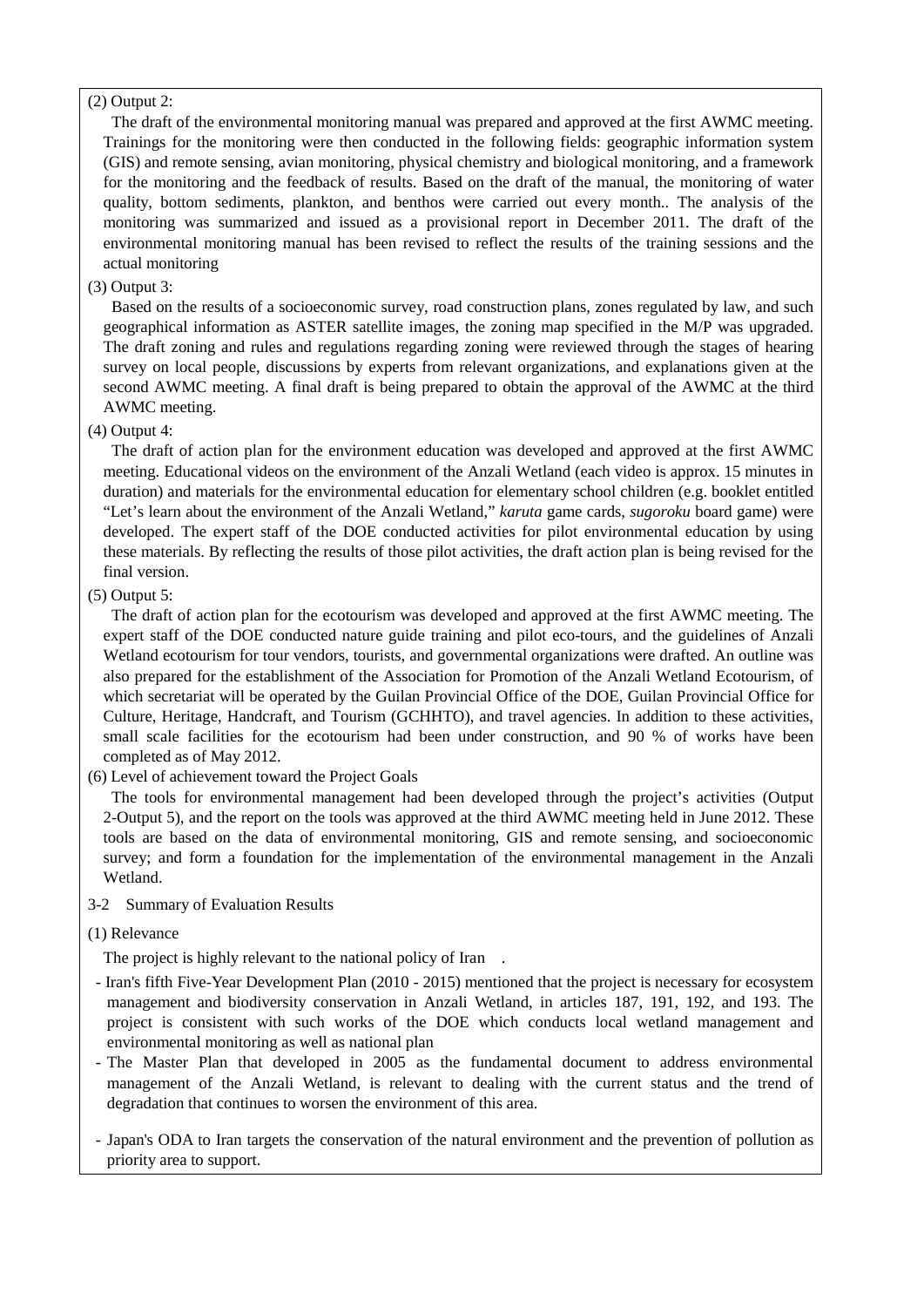# (2) Effectiveness

The project is highly effective.

- Based on a two-year comprehensive survey (M/P), the Project was designed focusing on the plans of M/P; the wetland ecology management, the environmental management, and organization system that are performed principally by the DOE. The project consisting of the realistic and achievable project purpose, and five outputs necessary to reach the purpose.
- The project has been making significant progress since its resumption in April 2011.The project is expected to yield almost all the outputs, and achieve the project purpose by the time of its completion.
- With the negative effects of the government's vertical administrative structure and the lack of cross-sectoral framework that have been pointed out as a current status of Iran, the establishment of the AWMC for decision making and coordination, which consists of various stakeholders, is the most significant output of the project.

# (3) Efficiency

The project is high efficient.

- The inputs from Japan for the project have been effectively and efficiently implemented. The Japan team consists of six experts (and six local) who collaboratively conducted daily work through the project period to transfer technology to the C/P. And the C/P highly evaluated the Japan Team.
- The provincial project coordinator, vice project manager, and other C/P officials from the Guilan Provincial Office of the DOE have proactively participated in the project's activities since the project was resumed in April 2011, and this participation has become a key factor in promoting the project. Conversely, stationing of the project managers at the Teheran Main Office of the DOE where distant from the Anzali Wetland was recognized as an factor to prevent the smooth operation of the project.
- After the project was resumed in April 2011, the project Office was established in the Guilan Provincial Office of the DOE, where Japanese experts and the C/P maintain favorable communication. The Guilan Provincial Office of the DOE has held a total of 20 meetings at alternate weeks since April 2011 until now in order to manage and coordinate the project, thereby demonstrating that the project was implemented efficiently thanks to the favorable coordination and collaboration between Japan and Iran.

## (4) Impact

The project has a medium level impact at this time point.

- The AWMC has just begun its activities. At this point, the gap between the project goal (to establish a fundamental system to manage the Anzali Wetland, for which the DOE is the core organization) and the overall goal (to implement adaptive management under the Anzali Wetland management system) is recognized as being larger than initially considered.
- Given the two-year implementation period of the project, the activities and impacts outside the framework of the project have been limited until now. Even under such circumstances, several positive impacts were observed, such as the partnership agreement between the Anzali Wetland and the Kushiro Wetland, the sharing of information with the United Nations Development Programme (UNDP), the Global Environmental Facility's (GEF) "Iran Wetland Conservation Project," and the "Anzali Declaration" introduced by the Ramsar Convention secretariat.
- Regarding the implementation of adaptive management at the Anzali Wetland (the overall goal), an annual evaluation and update of AWMC management activities (individual outputs of the project) are selected as indicators. The provincial law governing the AWMC clarifies that the AWMC is responsible for management activities. Moreover, a framework for the AWMC to evaluate/update management activities will be established upon the approval of individual outputs at the third AWMC meeting. At this time point, the AWMC has just begun its efforts toward achieving the Overall Goal.

## (5) Sustainability

A medium level of sustainability in development is expected from the project.

- The DOE has been actively implementing such operations as coordination for the AWMC management, the environmental monitoring, revising the zoning map, and conducting pilot activities for the environmental education and the ecotourism. The Counterparts improved their capacity to manage wetlands through the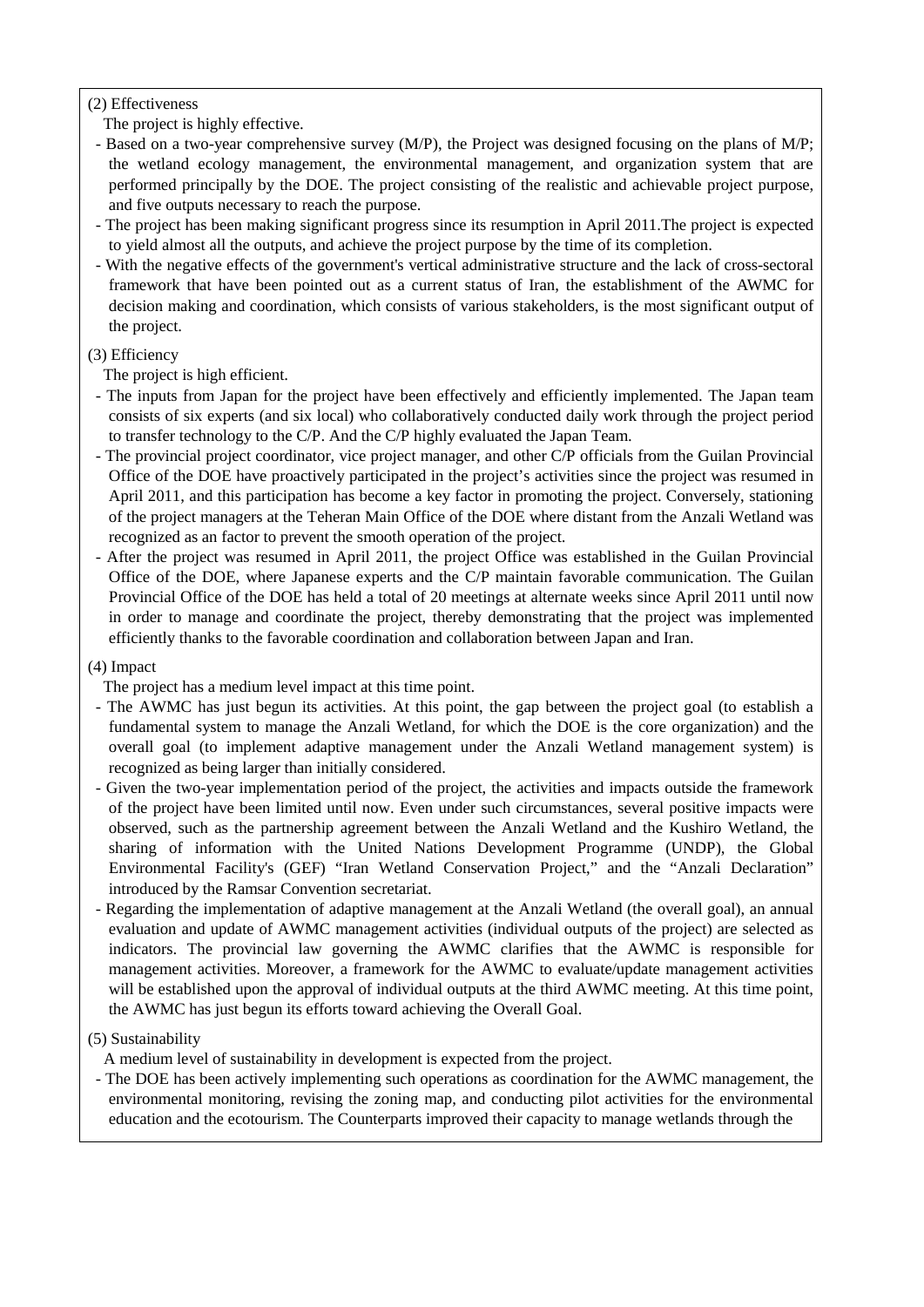project, they are also expected to stay in individual DOE offices. The project's activities are highly expected to be sustained in terms of technology and human resources.

- The Government of Iran financially backs the "Anzali Wetland Restoration Project," a national project conducted by the Ministry of Jihad Agriculture (MOJA). It is difficult to predict financial distribution from a provincial budget. And a timely allocation of funds cannot be expected under the current situation. The scheduled budget for the project's activities has yet to be allocated. It is necessary that the DOE secure budget for continuing environment monitoring, running the AWMC, implementing zoning, and practicing environmental education/ecotourism, starting in the upcoming Iranian fiscal year beginning of July 2012.
- Operation and management of the AWMC established by the project have just begun. It is necessary in the future to consider a framework on a practical level for coordination and support for its operation, to run the AWMC stably and continuously. The Guilan Provincial Office of the DOE has yet to decide on a division responsible for operating the AWMC.

## 3-3 Factors positively affected the results

The following efforts are pointed out as factors that promoted the project: proactive project activities conducted by the C/P of the Guilan Provincial Office of the DOE, cooperation between the governor of Guilan Province and the Japanese ambassador to establish the AWMC, and such national efforts to manage wetlands as Iran's fifth Five-Year Development Plan and the "Anzali Wetland Restoration Project" conducted by MOJA.

## 3-4 Factors negatively affected the results

The following are pointed out as factors that inhibited the Project: the government's entrenched vertical administrative structure, a low awareness of efforts for cross-sectoral cooperation/coordination among the participating organizations, and in terms of efficiency, assigning the responsibility for, and implementation of the Project solely to the project manager and provincial project coordinator.

#### 3-5 Conclusion

Since the conservation of wetlands is incorporated in the Iranian Development Plan, and considered important from such international standpoints as the Ramsar Convention, the project is highly relevant. The project is effectively designed based on the M/P (2003-2005). Judging from the steady development toward achieving the project Goal, despite the project being suspended for two-and-a-half years, the project is highly effective. Since the project has been conducted through the efforts of Iranian and Japanese staff, entailing favorable communication and smooth collaboration between both parties, the project is judged to be highly efficient. At this point, the project has yet to exhibit any positive impact. However, the memorandum signed in September in 2011 by the DOE and the Kushiro International Wetland Center (KIWC) is considered significant progress toward cooperation and exchange between both parties in the future. At present, the project has a medium level of potential for sustainability judging from the following; even though the project's activities are highly likely to be sustained in terms of technology and human resources, the project faces financial uncertainty. Therefore, it is requested the ongoing convening of the AWMC be guaranteed.

## 3-6 Major recommendations

## 1) Appropriate operation of the AWMC

The Anzali Wetland Management Committee, established in the project, is very important for sustainable management of the Anzali Wetland with the collaboration of many stakeholders. Thus, it is desirable to continuously operate the AWMC after completion of the project. For that purpose, the Guilan Provincial Government and the DOE should take heed of clarifying the divisions in charge of the AWMC's management/clerical work, and establishing subcommittees and working-level meetings. The DOE and those implementing the project should further deepen discussions on the details of these points.

## 2) Continuous monitoring and feedback to the management system

Toward achieving the overall goal (implementation of adaptive management), the DOE should continue the monitoring, and revise the environmental management manual and the action plan based on the monitoring results, under the supervision of the AWMC. Moreover, the environmental monitoring should be expanded to cover fish and microorganisms mentioned in the manual as target items, as well as the monitoring of the birds and the water quality that have already been undertaken in the project.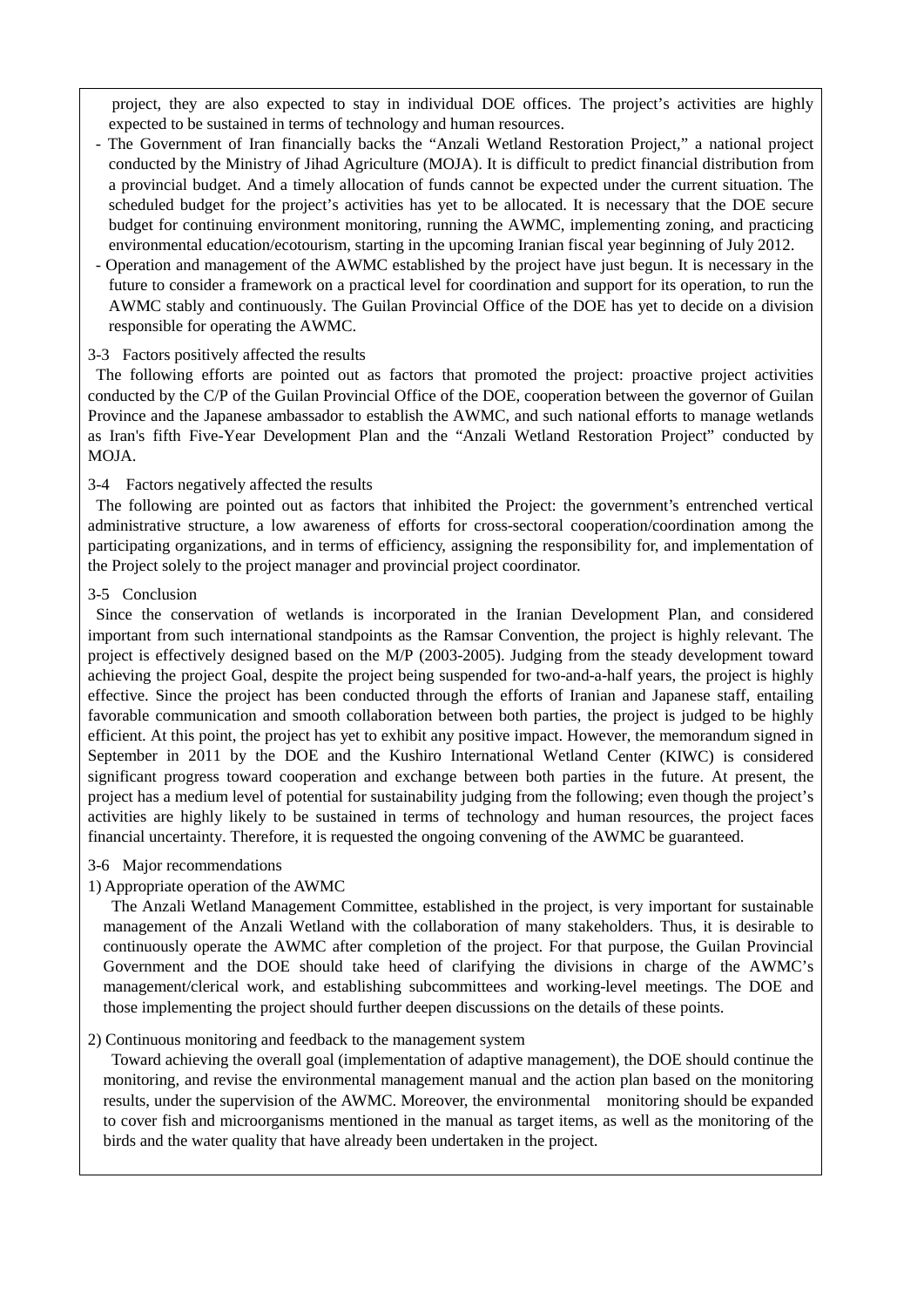## 3) Dissemination of wetland management methods to other wetlands

Judging from the fact that there are several wetlands listed in the *Montreux Record* other than Iran's Anzali Wetland, the management methods which were used for the Anzali Wetland, should be effective for other wetlands in Iran and neighboring nations where regional similarities are recognized. It is desirable to disseminate such methods through schemes entailing the development of a highly versatile wetland management manual adaptable to other wetlands, inviting other wetland managers to Guilan Province for OJT, and collaborating with the Ramsar Regional Center.

## 4) Establishment of a comprehensive wetland management system

The M/P developed through the developmental survey conducted from 2003 to 2005 suggests that, in addition to the outcomes of the project, watershed management, sewage/drainage management, and waste management should also be conducted. It is expected that activities for these forms of management also be promoted through the AWMC. Collaboration with the Anzali Wetland Restoration project (currently being conducted by MOJA) is also desirable.

#### 5) Establishing cooperative achievement with Kushiro

At the first Wetland Management Committee meeting, the governor of Guilan Province and the Japanese ambassador to Iran mentioned a partnership between the Anzali Wetland and the Kushiro Wetland where training for the project was conducted. In order to achieve adaptive management of the Anzali Wetland - the overall goal of the project; the partnership must be considered effective. It is desirable that the DOE and the AWMC implement activities which contribute to promoting the partnership.

## 3-7 Lessons learned

#### 1) Flexible delivering additional activities without the project execution plan

In this project, flexibly dealing with on-site needs regarding necessary and meaningful activities come out during the project was very effective in terms of both smooth and highly achievement of project purpose and enhancement of sustainability of the project. Concerning examples of this project, additional activities without the project execution plan included 1) the exchange between Anzali Wetland and Kushiro Wetland, 2) the adoption of Anzali declaration, 3) the presentation at COP11, 4) holdings of study tours, and 5) development of the wetland management guideline. These activities were recognized to contribute to facilitate the project implementation and strengthen sustainability. Therefore it is desirable to examine delivering the requested activities in addition to the execution plans for enhancement of the project outcome.

## 2) Involvement of relevant prominent figures

One of the highest achievements of this project is the involvement of a multiple of stakeholders concerned with Anzali wetland management in AWMC. The commitment of the Gilan provincial governor and Japanese ambassador is one of the major factors that contributed to governing many stakeholders. Therefore cooperation by relevant persons of each side with high rank is supposed to be considerable effective especially in Iranian context, which can also devote for high-level decision making to assist the activities at the ground level.

#### 3) Necessity of visible technical cooperation for counterparts

In general, Japanese technical cooperation has been performed mainly by on-the-job trainings to ensure the sustainability of the environmental management after the completion of the project. This approach has shown considerable effect on the capacity development for counterparts responsible for each activity, and on the establishment of a reliable relationship with Japanese experts. On the other hand, It is difficult to see a visible effect of the technical cooperation for management level staff that has little opportunity to see these practical training conducted by Japanese experts, and this circumstance sometimes hinder the implementation of the project. It is therefore considered that visible performance such as lecture, seminar, and presentation training should be taken in the technical cooperation to demonstrate the expertise and skills of Japanese experts, and in this way, the understanding and the sustainability of the project will be enhanced.